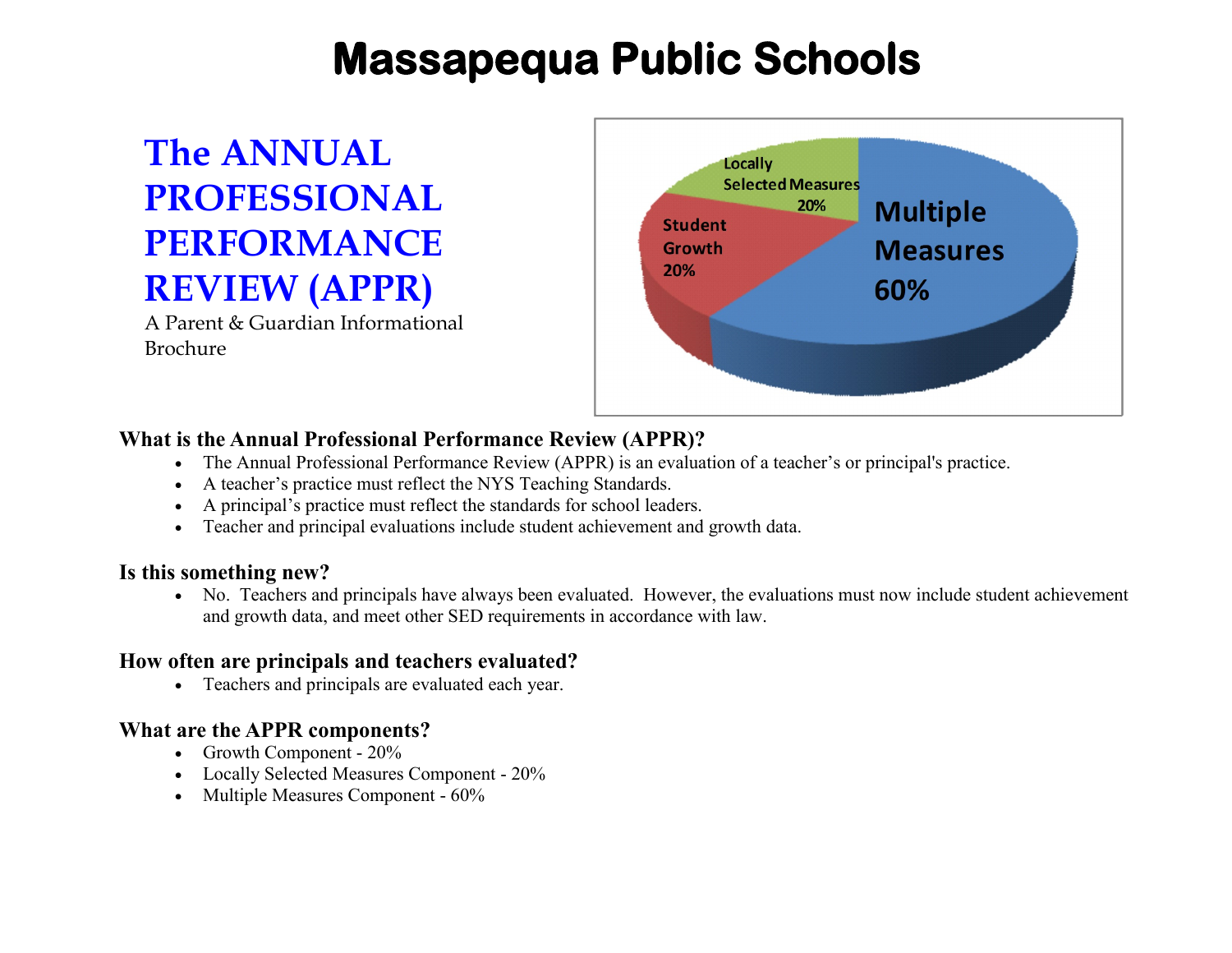#### **Locally Selected Measures**

Grade K-8 - Scores based on students meeting RTI scores on NWEA.

Grade 9-12—Scores based on achievement above the state average on selected exams.

**20%** All.

### **Student Growth**

**20%** state-provided score for grades 4-8 teachers, 9-12 teachers teaching courses that end in a state assessment, Elementary & HS principal.  $- OR -$ **20%** One or more student learning

objectives (SLOs).

#### **WILL TEACHERS & PRINCIPALS RECEIVE REPORT CARDS OR GRADES?**

Teachers & principals will receive a single composite score each year. Each score corresponds to one of the following rating bands:

- 91-100: Highly Effective
- 75-90: Effective
- 65-74: Developing
- 0-64: Ineffective

#### **WHERE CAN I FIND INFORMATION ON MY DISTRICT'S APPR PLAN?**

The district's APPR plan can be found on the district's website at: http://www.msd.k12.ny.us

#### **WHAT HAPPENS IF A TEACHER OR PRINCIPAL SCORES POORLY?**

If a teacher or principal receives a final rating of "developing" or "ineffective," he/ she will receive a teacher or principal improvement plan (TIP or PIP).



*Note: A student learning objective (SLO) is a goal that a teacher establishes for his/her students in a particular course at the beginning of the year.*

## **Multiple Measures Component**

Teachers are observed and assessed using the Danielson 2007 state-approved rubric.

- Tenured teachers are observed a minimum of twice (at least one must be unannounced).
- Non-tenured teachers are observed a minimum of six times (at least one must be unannounced).

Principals are observed and assessed using the Multidimensional state-approved

#### **CAN I OBTAIN THE RATING OF MY CHILD'S TEACHER OR PRINCIPAL?**

- Yes. Per Education Law 3012-c 10(b), parents and legal guardians of a student may request the final rating and the overall effectiveness score for each teacher and building principal their student is assigned to for the current school year.
- Parents should contact the principal of their child's school for instructions on how to request this information. Instructions are also provided on the district website. The district is obligated to provide this information.
- Scores will not be available until the fall when they are finalized.

#### **WHO EVALUATES TEACHERS AND PRINCIPALS?**

- Teachers are evaluated by their principal and/or supervisor (department chair or director).
- Principals are evaluated by the Superintendent of Schools.
- The law requires that evaluations be conducted by certified Lead Evaluators.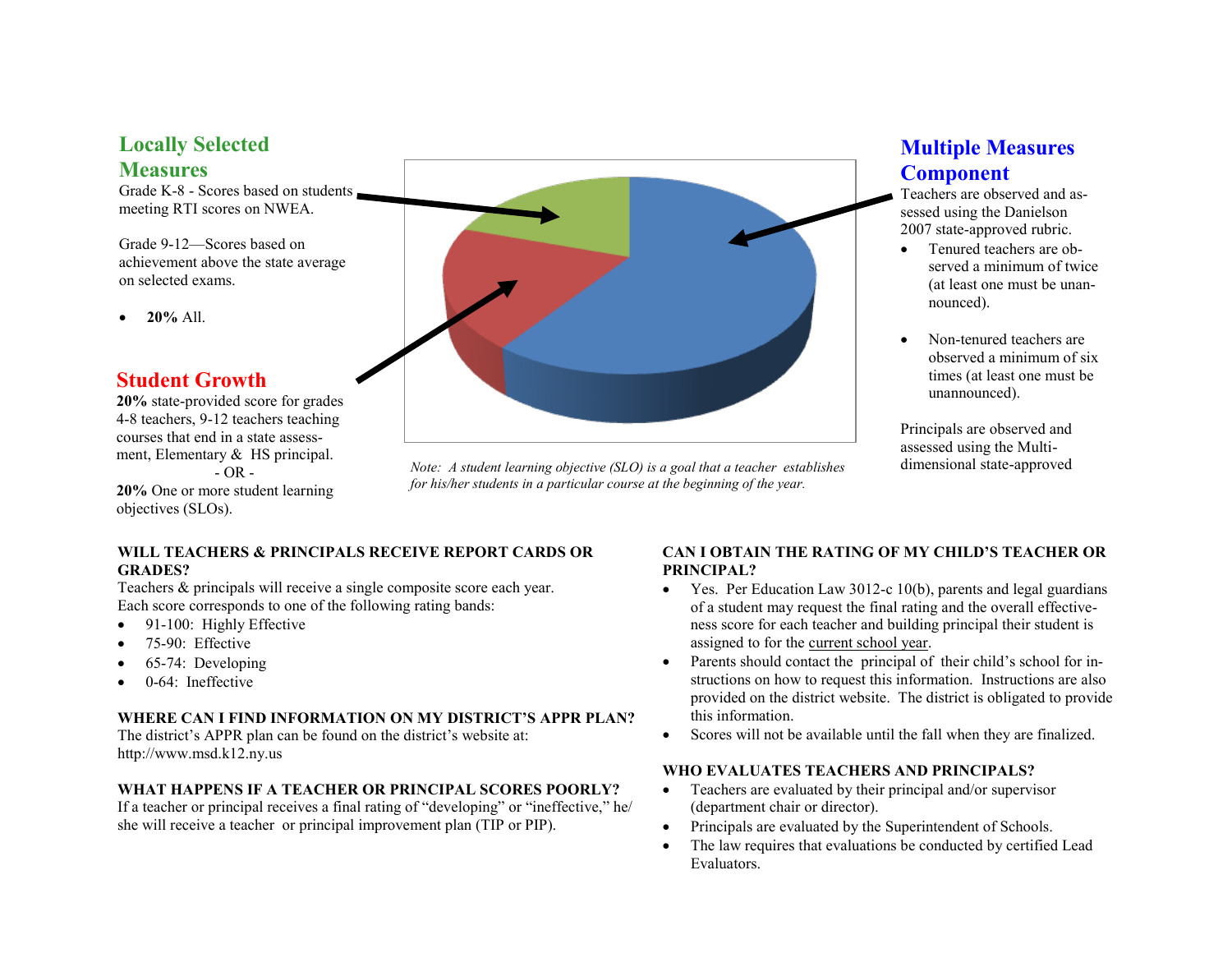## **INSTRUCTIONS FOR OBTAINING THE COMPOSITE SCORE AND RATING FOR MY CHILD'S TEACHER(S):**

- Only the overall composite score (0-100) and rating (Highly Effective, Effective, Developing, and Ineffective) will be provided.
- Requests should be made to the principal of your child's school.
- Information will only be provided for the teacher(s) that are providing instruction to your child for the present school year.
- Information will only be provided directly to parents and legal guardians. Identification will be required.
- Information may be requested in person, by phone, or by email. The request must be made via the form that is posted to the district website. This form is also available at the district office and in the main office at each of our schools.
- Information will only be provided at the school using the district form. No information will be provided over the phone or through electronic means.
- You must submit a separate form for each teacher.

## **INSTRUCTIONS FOR OBTAINING THE COMPOSITE SCORE AND RATING FOR MY CHILD'S PRINCIPAL:**

- Only the overall composite score (0-100) and rating (Highly Effective, Effective, Developing, and Ineffective) will be provided.
- Requests should be made directly to the Superintendent of Schools.
- Information will only be provided for the principal of your child's school this year.
- Information will only be provided directly to parents and legal guardians. Identification will be required.
- Information may be requested in person, by phone, or by email. The request must be made via the form that is posted to the district website. This form is also available at the district office..
- Information will only be provided at the school using the district form. No information will be provided over the phone or through electronic means.